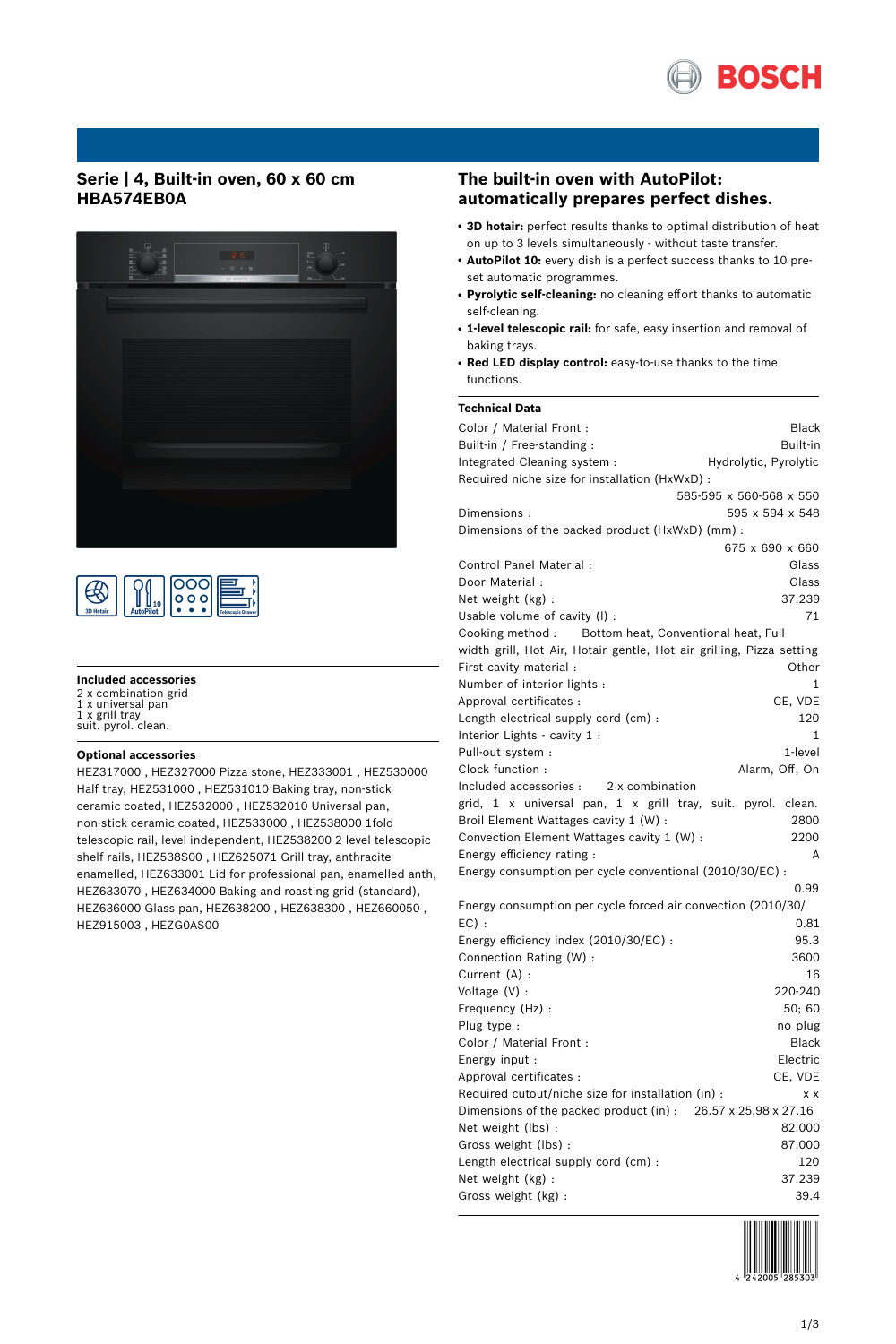

## **Serie | 4, Built-in oven, 60 x 60 cm HBA574EB0A**

# **The built-in oven with AutoPilot: automatically prepares perfect dishes.**

#### **Heating Functions**

- Ovenwith7 heating methods: Full width grill Hotair gentle 3D Hotair Top/bottom heating Hot air grilling Pizza setting Bottom heating
- Temperature range50 °C-275 °C
- Cavity volume:71 net usable litres

#### **Hook-in racks / rails**

- Number of shelf levels:5 PC
- Telescopic rails:1 level telescopic rail,Detend function

#### **Design**

- Rotary control knobs,Retractable control knobs
- Extra large capacity oven with grey enamel

## **Cleaning**

- <sup>3</sup> Stage pyrolytic cleaning
- Cleaning Assistance cleaning option for light soiling
- full-glass top

#### **Convenience**

- LED-display control (red)
- Electronic clock/timer with end time programming
- heating-up control
- AutoPilot,10
- Bar handle
- Programs
- Rapid heating-up: manual
- Round halogen light
- Cooling fan

#### **Accessories**

- <sup>1</sup> <sup>x</sup> grill tray, suit. pyrol. clean., <sup>2</sup> <sup>x</sup> combination grid, <sup>1</sup> <sup>x</sup> universal pan

#### **Safety and Environment**

- $-30 °C$
- Low door temperature during pyrolitic cleaning
- Electronic door lock Child lock function Automatic safety switch off function

#### **Technical Info**

- Length of mains cable: <sup>120</sup> cm
- Nominal voltage: <sup>220</sup> <sup>240</sup> <sup>V</sup>
- Total connected load electric: 3.6 KW

#### **Dimensions**

- Appliance dimensions (HxWxD):595 mmx594 mmx548 mm
- Installation dimensions (HxWxD):585 mm-595 mmx560 mm-568 mmx550 mm
- Please reference the built-in dimensions provided in the installation drawing